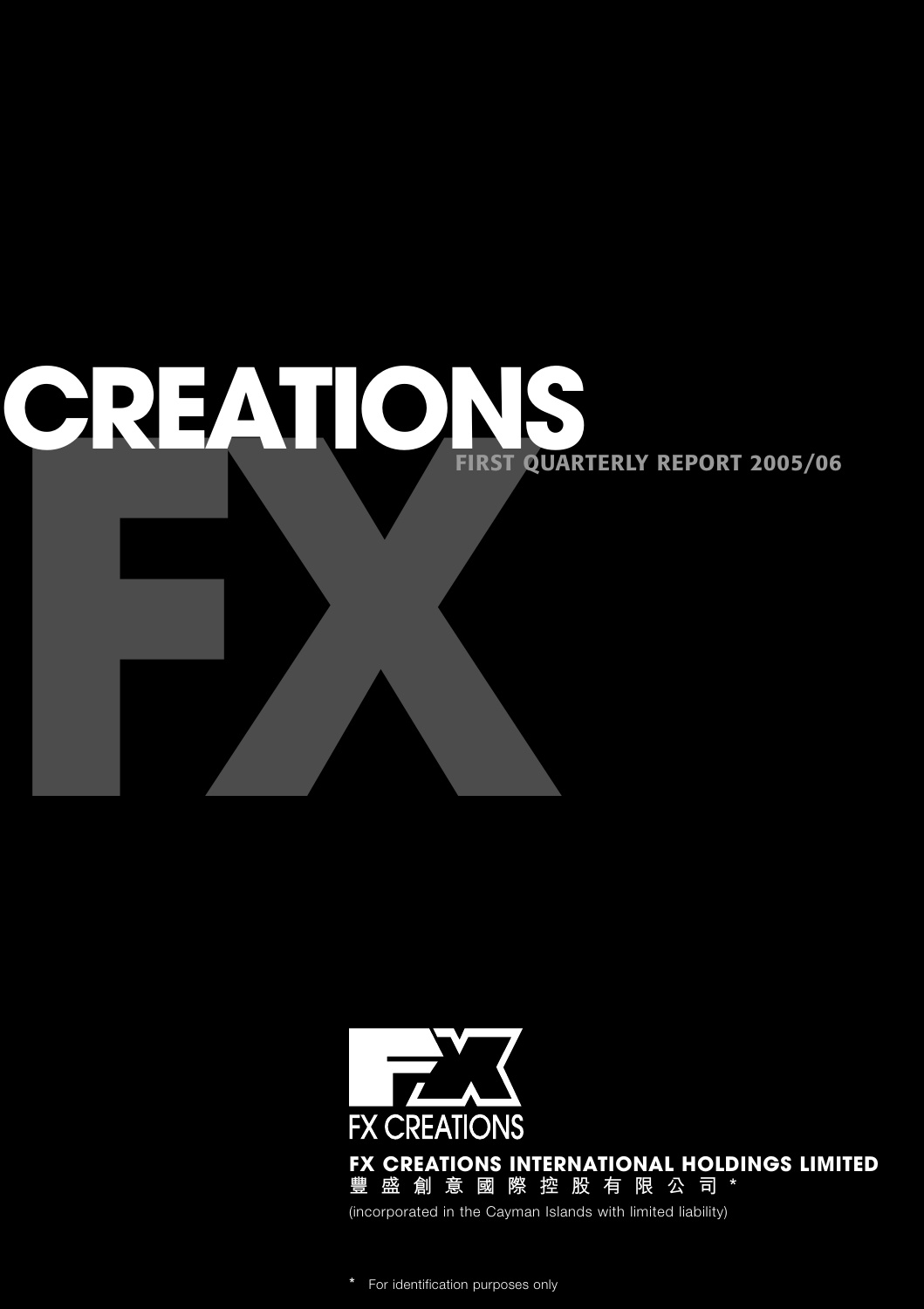**CHARACTERISTICS OF THE GROWTH ENTERPRISE MARKET ("GEM") OF THE STOCK EXCHANGE OF HONG KONG LIMITED (THE "STOCK EXCHANGE")**

**GEM has been established as a market designed to accommodate companies to which a high investment risk may be attached. In particular, companies may list on GEM with neither a track record of profitability nor any obligation to forecast future profitability. Furthermore, there may be risks arising out of the emerging nature of companies listed on GEM and the business sectors or countries in which the companies operate. Prospective investors should be aware of the potential risks of investing in such companies and should make the decision to invest only after due and careful consideration. The greater risk profile and other characteristics of GEM mean that it is a market more suited to professional and other sophisticated investors.**

**Given the emerging nature of companies listed on GEM, there is a risk that securities traded on GEM may be more susceptible to high market volatility than securities traded on the Main Board of the Stock Exchange and no assurance is given that there will be a liquid market in the securities traded on GEM.**

**The principal means of information dissemination on GEM is publication on the Internet website operated by the Stock Exchange. Listed companies are not generally required to issue paid announcements in gazetted newspapers. Accordingly, prospective investors should note that they need to have access to the GEM website in order to obtain up-to-date information on GEM-listed issuers.**

*The Stock Exchange takes no responsibility for the contents of this report, makes no representation as to its accuracy or completeness and expressly disclaims any liability whatsoever for any loss howsoever arising from or in reliance upon the whole or any part of the contents of this report.*

*This report, for which the directors of FX Creations International Holdings Limited collectively and individually accept full responsibility, includes particulars given in compliance with the Rules Governing the Listing of Securities on GEM of the Stock Exchange (the "GEM Listing Rules") for the purpose of giving information with regard to FX Creations International Holdings Limited. The directors, having made all reasonable enquiries, confirm that, to the best of their knowledge and belief: (1) the information contained in this report is accurate and complete in all material respects and not misleading; (2) there are no other matters the omission of which would make any statement in this report misleading; and (3) all opinions expressed in this report have been arrived at after due and careful consideration and are founded on bases and assumptions that are fair and reasonable.*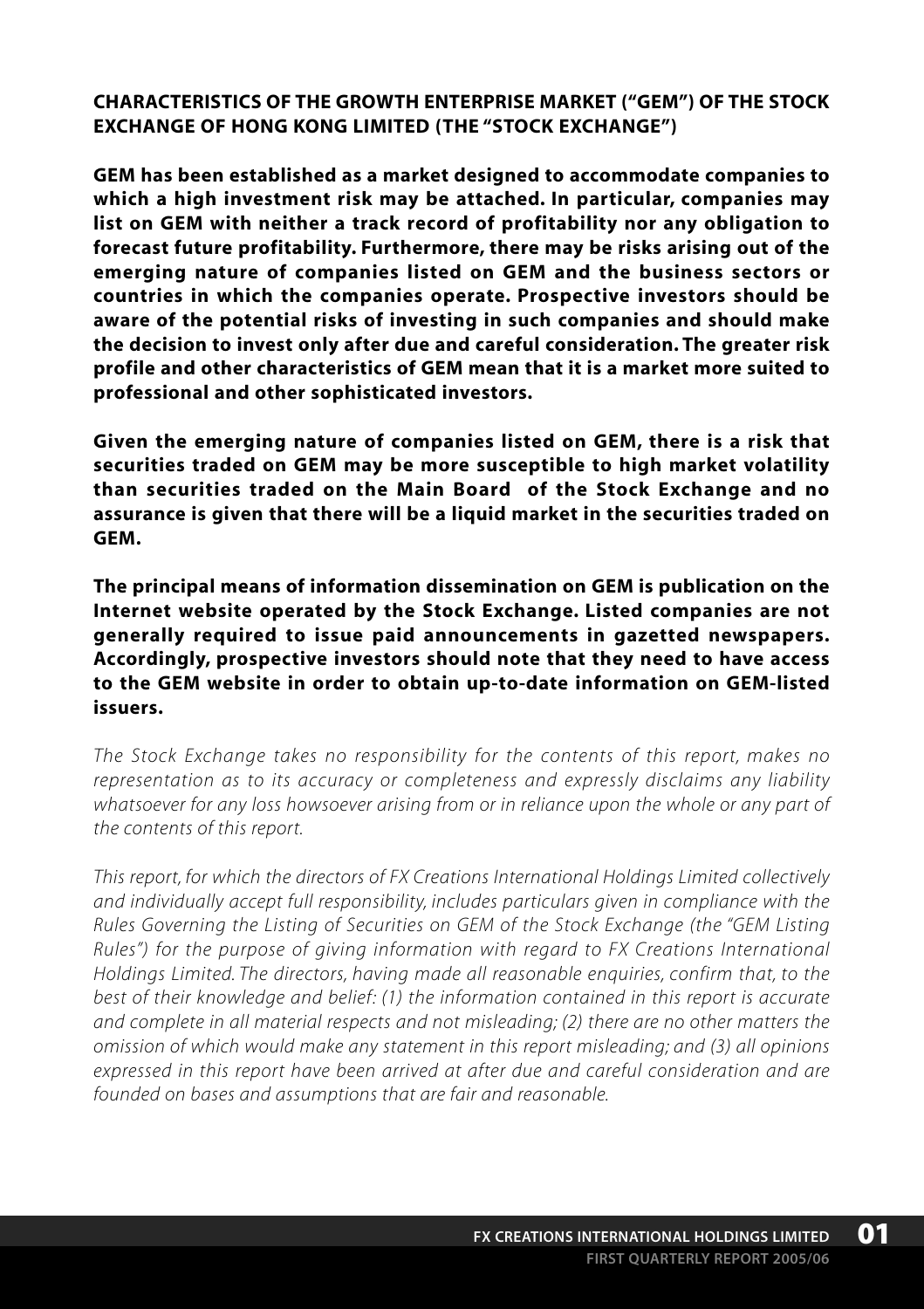# **RESULTS**

The board of directors (the "Board") of FX Creations International Holdings Limited (the "Company") herein presents the unaudited consolidated results of the Company and its subsidiaries (collectively referred to as the "Group") for the three months ended 30 June 2005 together with the comparative unaudited figures for the corresponding period in 2004 as follows:

|                                                                            | <b>Notes</b>   | <b>Three months ended</b><br>30 June   |                                 |
|----------------------------------------------------------------------------|----------------|----------------------------------------|---------------------------------|
|                                                                            |                | 2005<br>(Unaudited)<br><b>HK\$'000</b> | 2004<br>(Unaudited)<br>HK\$'000 |
| <b>TURNOVER</b>                                                            | $\mathfrak{2}$ | 17,374                                 | 16,193                          |
| Cost of goods sold                                                         |                | (8, 492)                               | (8,640)                         |
| Gross profit                                                               |                | 8,882                                  | 7,553                           |
| Other revenue<br>Selling and distribution costs<br>Administrative expenses |                | 259<br>(6, 200)<br>(2,799)             | 383<br>(4,701)<br>(2,714)       |
| PROFIT FROM OPERATIONS                                                     |                | 142                                    | 521                             |
| Finance costs                                                              |                | (142)                                  | (140)                           |
| PROFIT BEFORE TAXATION<br>Taxation                                         | 3              |                                        | 381<br>(32)                     |
| PROFIT BEFORE MINORITY INTERESTS<br>Minority interests                     |                |                                        | 349<br>(95)                     |
| NET PROFIT ATTRIBUTABLE TO SHAREHOLDERS                                    |                |                                        | 254                             |
| <b>DIVIDEND</b>                                                            | $\overline{4}$ |                                        |                                 |
| <b>EARNINGS PER SHARE</b>                                                  | 5              |                                        |                                 |
| Basic                                                                      |                |                                        | HK0.06 cent                     |
| Diluted                                                                    |                | N/A                                    | N/A                             |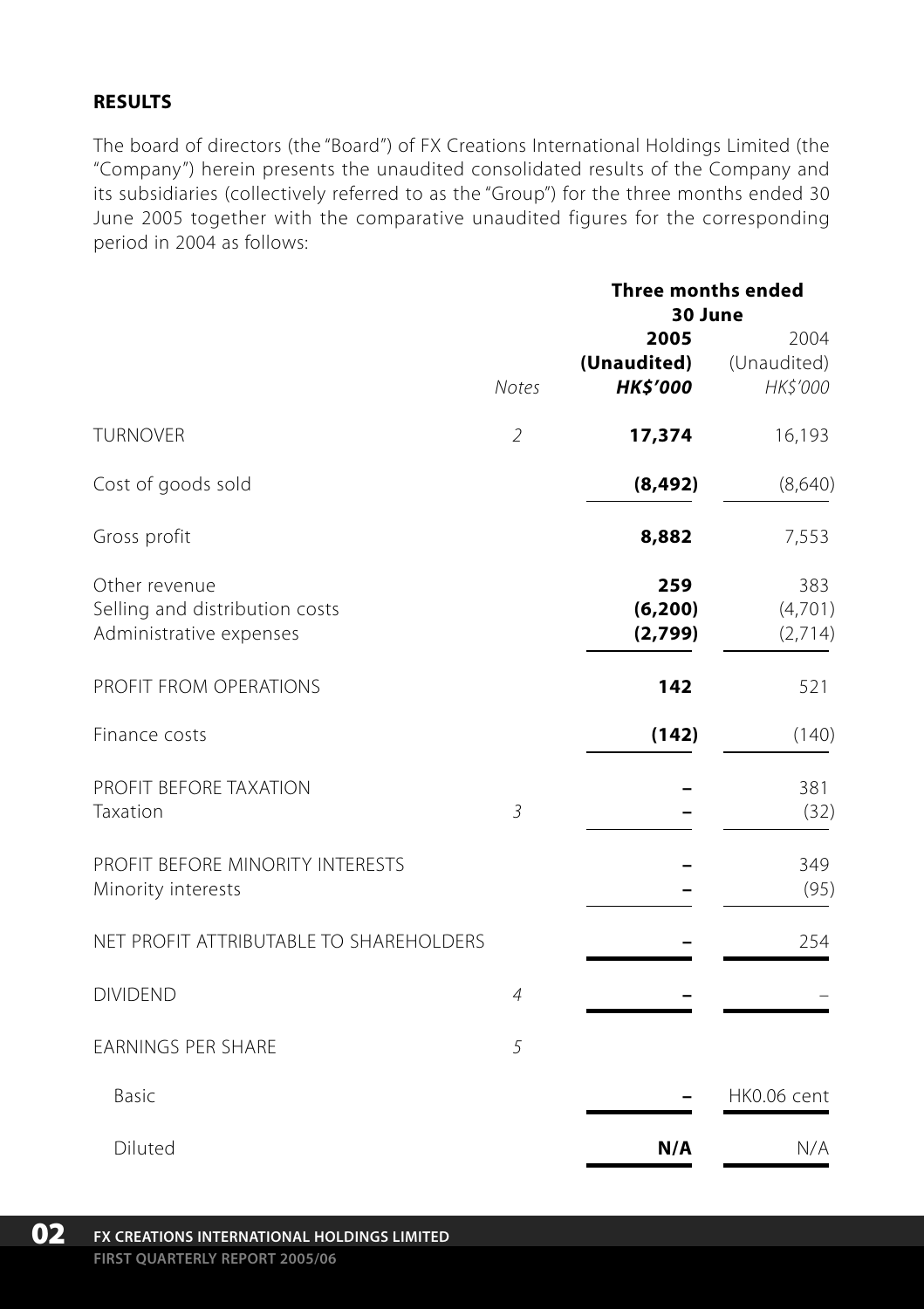*Notes:*

#### **1. BASIS OF PRESENTATION**

The unaudited consolidated results have been prepared under the historical cost convention and in accordance with accounting standards issued by the Hong Kong Institute of Certified Public Accountants (the "HKICPA"), generally accepted accounting principles in Hong Kong and the disclosure requirements of the Hong Kong Companies Ordinance. The accounting policies adopted are consistent with those set out in the annual financial statements for the year ended 31 March 2005.

In 2004, the HKICPA issued a number of new or revised Hong Kong Accounting Standards and Hong Kong Financial Reporting Standards (the "new HKFRSs") which are effective for accounting periods beginning on or after 1 January 2005. The Group has adopted the new HKFRSs in the preparation of accounts for the period from 1 April 2005 onwards. The adoption of the new HKFRSs had no material impact on the Group's results of operations and financial position.

All significant transactions and balances within the Group have been eliminated on consolidation.

#### **2. TURNOVER**

Turnover represents the aggregate of the net invoiced value of goods sold, after allowances for returns and trade discounts.

|           | <b>Three months ended</b> |                 |  |
|-----------|---------------------------|-----------------|--|
|           | 30 June                   |                 |  |
|           | 2005                      | 2004            |  |
|           | (Unaudited)               | (Unaudited)     |  |
|           | <b>HK\$'000</b>           | <b>HK\$'000</b> |  |
| Turnover  |                           |                 |  |
| Retail    | 10,124                    | 8,690           |  |
| Wholesale | 7,250                     | 7,503           |  |
|           | 17,374                    | 16,193          |  |

#### **3. TAXATION**

No provision for taxation has been made (three months ended 30 June 2004: 17.5%) as the Group has an estimated loss for Hong Kong profits tax purposes in the current period. Taxes on profits assessable in other jurisdictions have been calculated at the rates of tax prevailing in the places in which the Group operates, based on existing legislation, interpretation and practices in respect thereof.

Deferred tax had not been provided for the Group because the Group had no significant temporary differences at the balance sheet date (30 June 2004: Nil).

#### **4. DIVIDEND**

The Board does not recommend the payment of a dividend for the three months ended 30 June 2005 (three months ended 30 June 2004: Nil).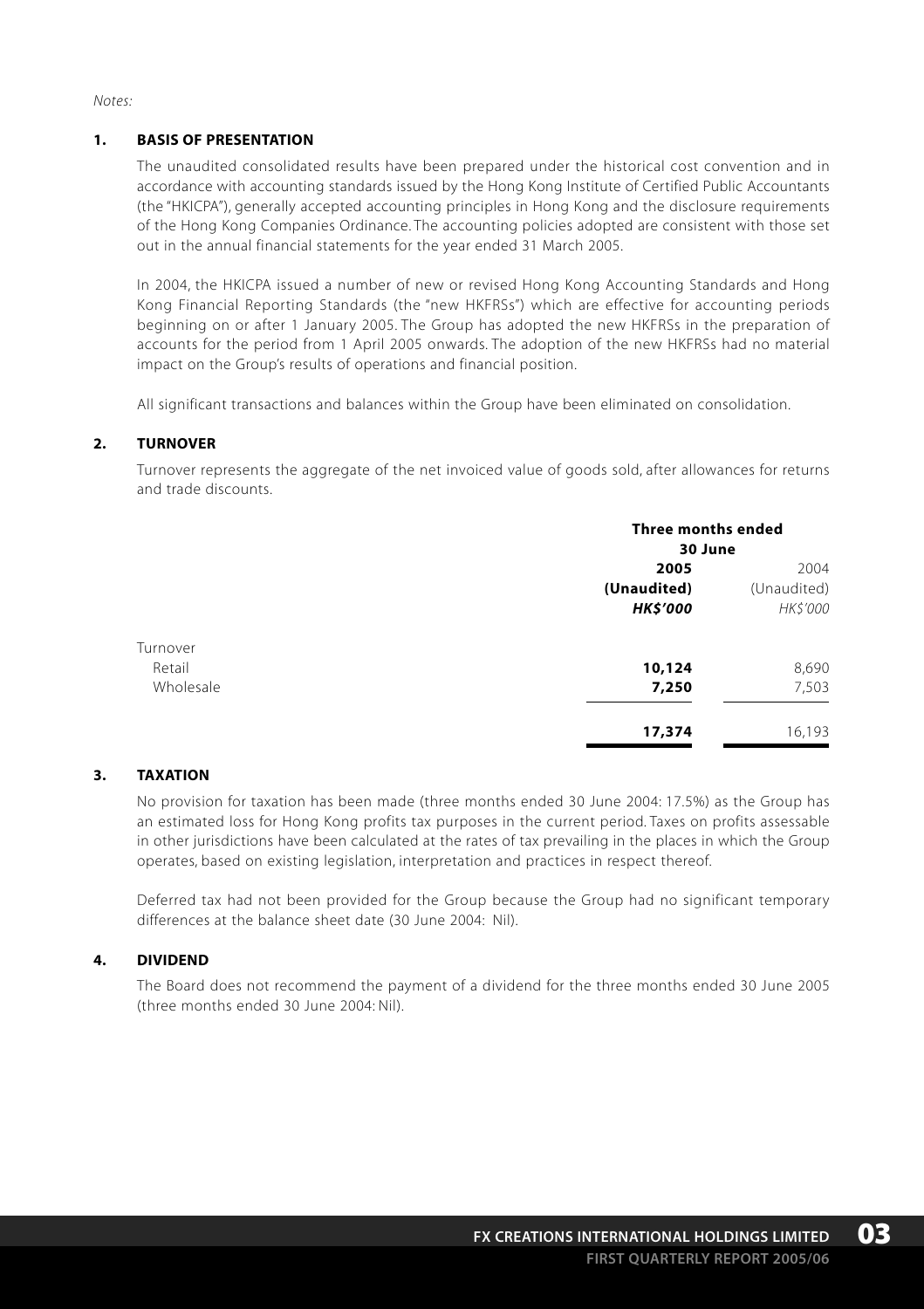#### **5. EARNINGS PER SHARE**

The calculation of basic earnings per share for the three months ended 30 June 2005 is based on the unaudited net profit attributable to shareholders for the three months ended 30 June 2005 of HK\$Nil (three months ended 30 June 2004: approximately HK\$254,000) and 400,000,000 shares in issue during the three months ended 30 June 2005 (three months ended 30 June 2004: 400,000,000).

Diluted earnings per share for the three months ended 30 June 2004 and 2005 have not been disclosed as no diluting events existed during those periods.

#### **6. RESERVES**

|                           |             | Retained<br>earnings/ |              |  |
|---------------------------|-------------|-----------------------|--------------|--|
|                           | Share       | (accumulated          |              |  |
|                           | premium     | loss)                 | <b>Total</b> |  |
|                           | (Unaudited) | (Unaudited)           | (Unaudited)  |  |
|                           | HK\$'000    | HK\$'000              | HK\$'000     |  |
| At 1 April 2004           | 13,703      | 4,149                 | 17,852       |  |
| Net profit for the period |             | 254                   | 254          |  |
| At 30 June 2004           | 13,703      | 4,403                 | 18,106       |  |
| At 1 April 2005           | 13,703      | (5,896)               | 7,807        |  |
| Net profit for the period |             |                       |              |  |
| At 30 June 2005           | 13,703      | (5,896)               | 7,807        |  |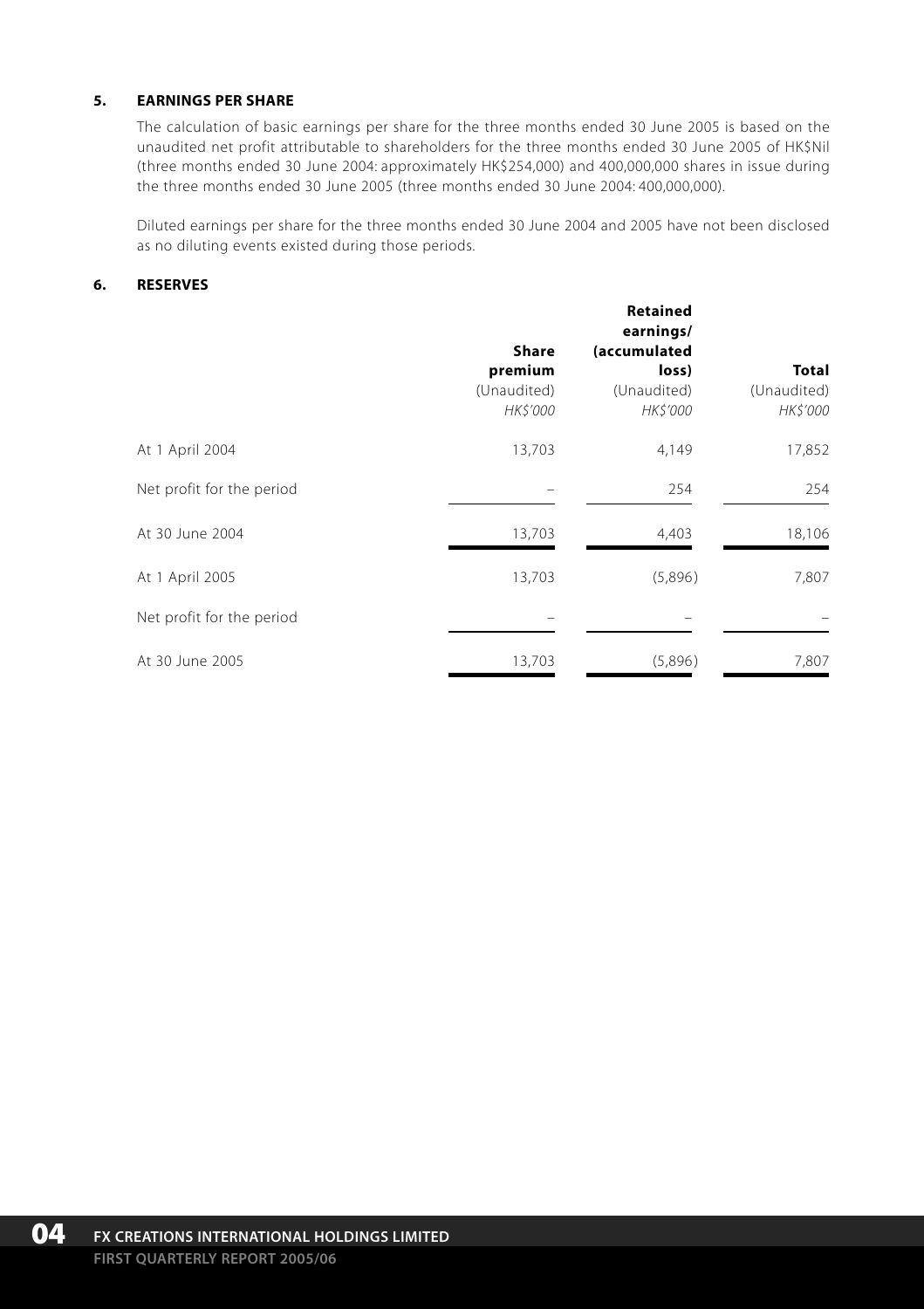#### **FINANCIAL REVIEW**

During the three months ended 30 June 2005, the Group recorded a turnover of approximately HK\$17,374,000 (three months ended 30 June 2004: approximately HK\$16,193,000), an increase of approximately 7% as compared to the previous corresponding period. The turnover for the three months ended 30 June 2005 comprised retail sales and wholesale sales which accounted for approximately 58% and 42% (three months ended 30 June 2004: approximately 54% and 46%) of the total turnover respectively.

The increase in turnover was attributable to the increase in retail sales by approximately 16%. Retails sales in Hong Kong and Taiwan increased by approximately 16% and 16% respectively compared to the previous corresponding period as a result of increased number of retail outlets. Wholesale sales experienced a slight decrease of approximately 3% in the period under review due to decrease in orders from customers.

The gross profit margin increased to approximately 51% from approximately 47% in the previous corresponding period. The increase was mainly due to higher level of retail sales which commanded a higher gross profit margin.

The Group achieved a break-even result for the three months ended 30 June 2005, hence, no profit was attributable to shareholders for the current period. Net profit attributable to shareholders for the three months ended 30 June 2004 amounted to approximately HK\$254,000. The decrease in net profit was mainly attributable to the increase in selling and distribution costs. The increase in selling and distribution costs was mainly due to increase in rent and salary paid due to increase in the number of retail outlets and staff to cope with the expansion of the Group's retail networks.

#### **BUSINESS REVIEW**

During the three months ended 30 June 2005, the status of the Group's operations were as follows:

#### **Sales and marketing**

Six retail outlets in Hong Kong and two retail outlets in Taiwan were opened in the period under review. One retail outlet in both Hong Kong and Taiwan were closed in the same period.

The Group continued to conduct various advertising campaigns such as bill boards, road shows and brochures to promote the Group's profile and the **FX CREATIONS** members club. The Group also participated in promotion activities with credit card issuers, retail chain store and television programme to promote and strengthen its brand loyalty.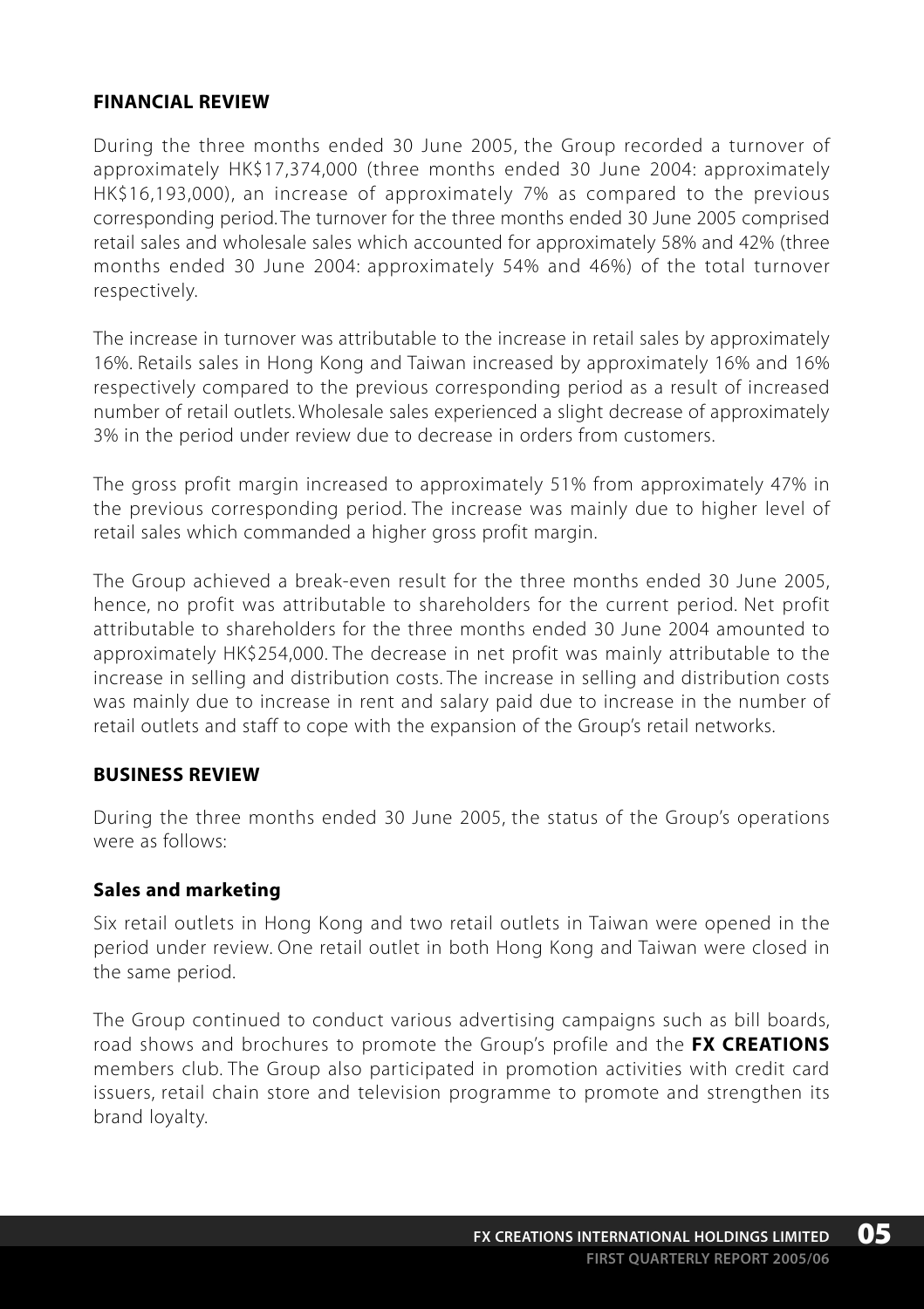# **Design and product development**

The Group continued to develop new series and models for existing products including various types of bags such as business bags, sports bags, backpacks, handbags and wallets, and accessories such as belts, watches, spectacles and umbrellas for the new season. The brandnames of the Group include **FX CREATIONS, USU, Annvu** and **ASTROBOY**.

The Group continued to identify potential business partners for the development of apparel products and footwear under **FX CREATIONS** brandname. No suitable business partners have been identified.

#### **Geographical expansion**

The Group currently has agents and/or distributors in Japan, United Kingdom, Thailand, Singapore and the People's Republic of China (the "PRC").

The Group continued to identify potential agents in the United States, Europe, Macau and Phillipines. To date, no agreement has been concluded.

#### **Production**

The Group continued to look for suitable machinery and production facilities for acquisition in order to meet the expected increase in the demand in its manufacturing capacity through a processing agent in the PRC.

# **PROSPECTS**

Tourism has been an important hub for driving the growth of Hong Kong economy in the past year and the Group believes it will continue to be so in the coming year, especially with the opening of the Hong Kong Disney Land. With the continued influx of visitors, especially from the PRC, which brings with it huge spending power, the Board believes the strategy forward for the retail market is to capture the spending from these PRC visitors. As well as keeping on introducing new innovative designs and products, with quality assurance, regularly to keep up with the corporate image and to maintain consumers' interests in the products of the Group, the Group will also continue to implement various attractive marketing and promotion activities, such as event sponsorship, and strategies to promote the Group's brandname and to boast sales. In the meantime, the Group will also implement various cost control measures and improve efficiency of the Group's operations. On the wholesale side, the Group will continue to identify agents and distributors to target overseas markets.

The Group is also looking for opportunities to diversify its business in order to increase its source of revenue, assessing the economic efficiency of its assets and may reallocate its assets where appropriate. In addition, the Group will also look for investment opportunities to enhance shareholders' values.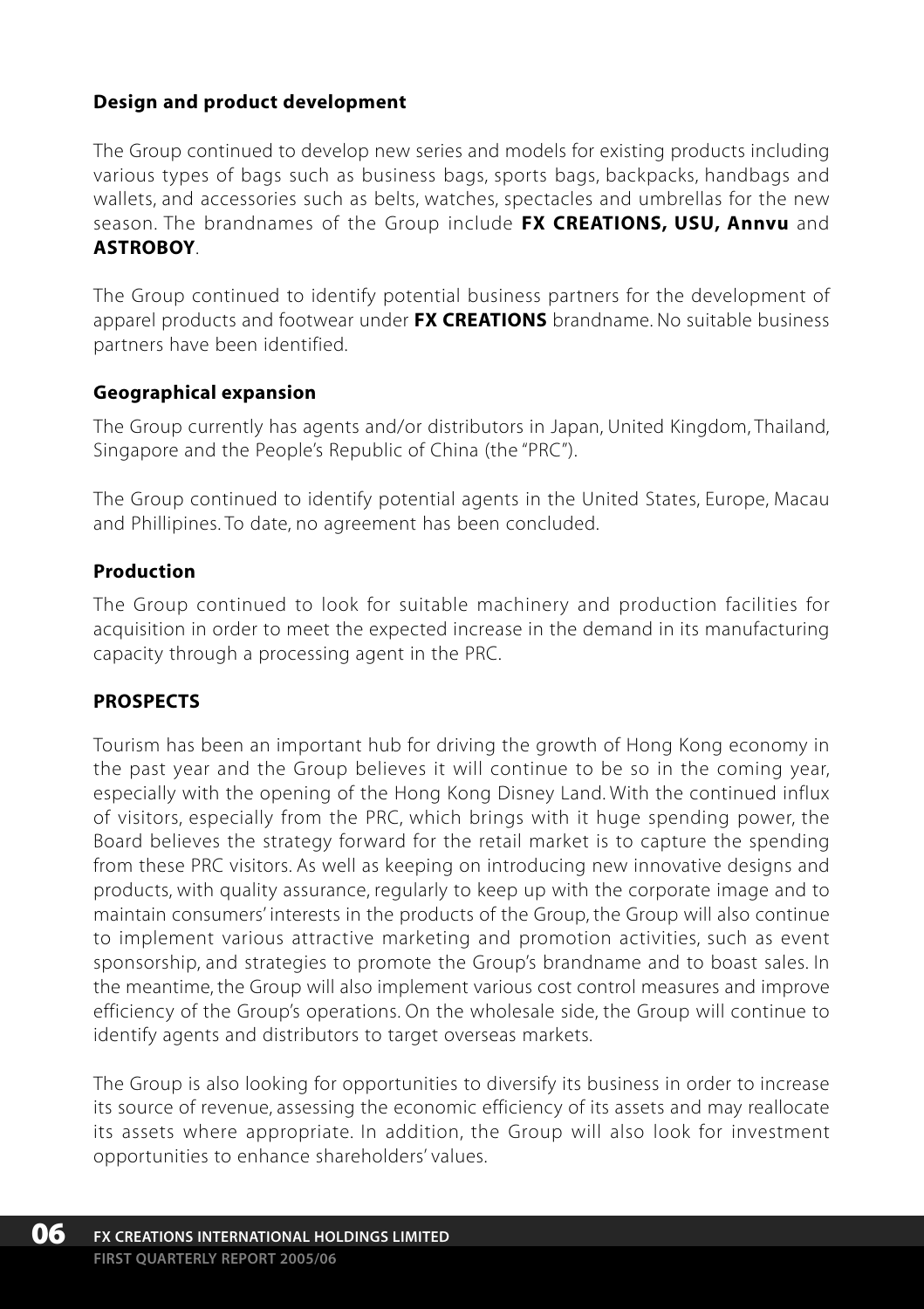The Group will continue to work towards its objective of promoting **FX CREATIONS** to be a brandname for stylish and lifestyle consumer products in the world market and is confident of meeting any challenges ahead.

#### **DIRECTORS' INTERESTS IN SHARES**

As at 30 June 2005, the interests and short positions of the directors of the Company in the shares, underlying shares and debentures of the Company or any of its associated corporations (within the meaning of Part XV of the Securities and Futures Ordinance (Cap. 571, Laws of Hong Kong) ("SFO")) which were required to be notified to the Company and the Stock Exchange pursuant to Divisions 7 and 8 of Part XV of the SFO (including interests or short positions which they were taken or deemed to have under such provisions of the SFO) or as recorded in the register required to be kept by the Company under Section 352 of the SFO or otherwise notified to the Company and the Stock Exchange pursuant to the required standard of dealings by directors as referred to in Rule 5.46 of the GEM Listing Rules, were as follows:

**Type of interest ordinary shares held**

**Number of issued**

Mr. Ng Pak To, Petto *Note* Corporate 204,000,000

*Note:* These shares represent a 51% equity interest in the Company and are held by Wise New Management Limited ("WNML"). The issued share capital of WNML is beneficially owned by Cashtram Associates Limited as to 45%, FX Creations (Holding) Inc. as to 30% and Forge Smart Investments Limited as to 25%. The issued share capital of Cashtram Associates Limited is owned as to 40%, 30%, 20% and 10% by Mr. Ng Pak To, Petto, Mr. Ho Kai Chung, David, Madam Ho Pui Lai and Mr. Tan Yu, Wally, respectively. Madam Ho Pui Lai is the wife of Mr. Ng Pak To, Petto. The issued share capital of FX Creations (Holding) Inc. is wholly owned by Mr. Wong Wai Shan. The issued share capital of Forge Smart Investments Limited is wholly owned by Mr. Ng Pak To, Petto.

On 20 June 2005, these shares were pledged in favour of Corkwood Enterprises Limited, a company incorporated in the British Virgin Islands and wholly and beneficially owned by Mr. Lau Kim Hung, Jack, who accordingly, had a security interest in these shares. Under the SFO, Mr. Ng Pak To, Petto is deemed to have a short position in these shares.

Save as disclosed above, as at 30 June 2005, none of the directors had any other interests or short positions in any shares, underlying shares or debentures of the Company or any of its associated corporation (within the meaning of Part XV of the SFO) which were required to be notified to the Company and the Stock Exchange pursuant to Divisions 7 and 8 of Part XV of the SFO (including interests or short positions which they were taken or deemed to have under such provisions of the SFO), or which were required to be recorded in the register kept by the Company under Section 352 of the SFO or otherwise notified to the Company and the Stock Exchange pursuant to Rule 5.46 of the GEM Listing Rules.

**07**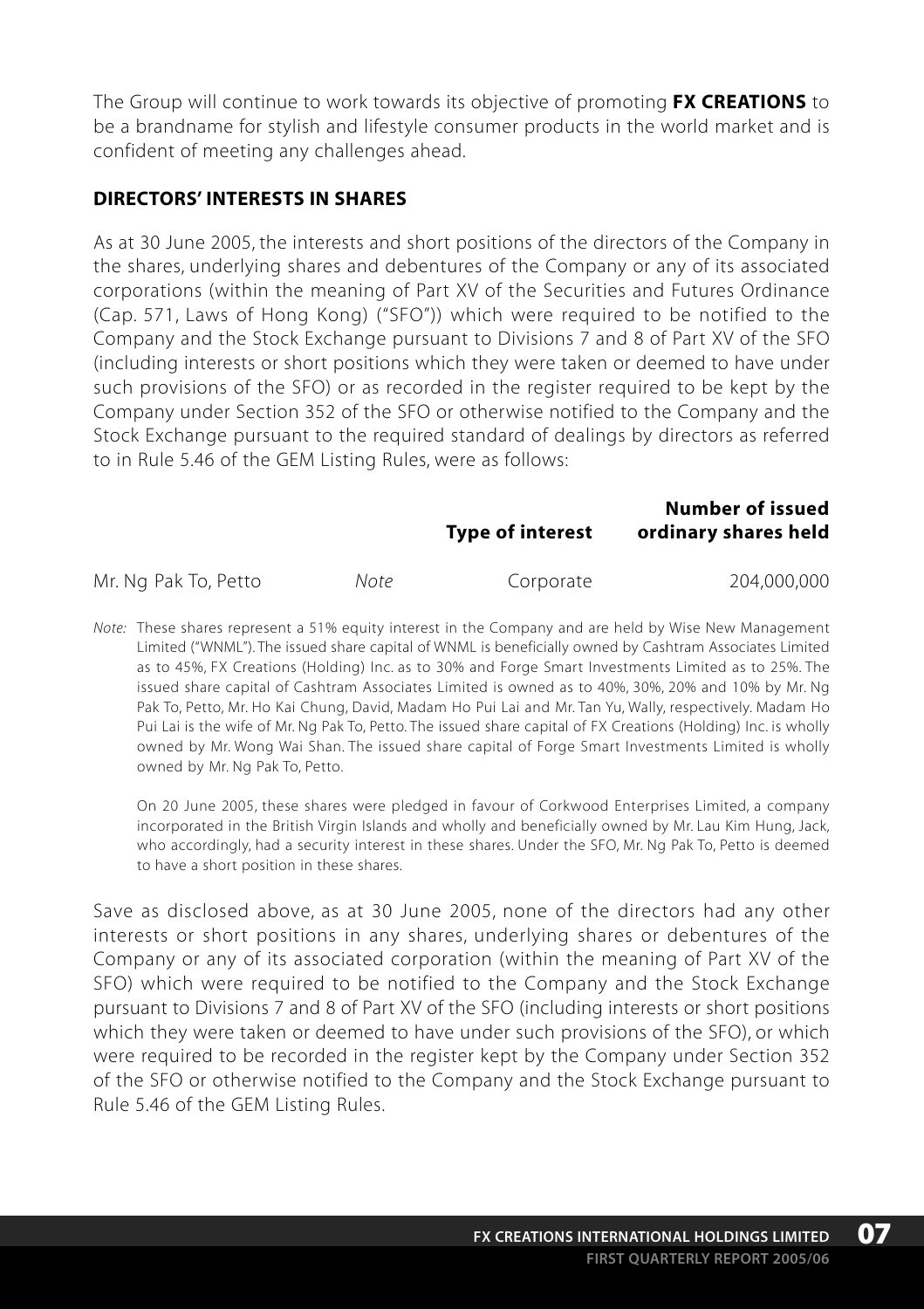# **SUBSTANTIAL SHAREHOLDERS' INTERESTS IN SHARES**

As at 30 June 2005, other than the interests of certain directors as disclosed under the section headed "Directors' interests in shares" above, the interests and short positions of persons in the shares and underlying shares of the Company which would fall to be disclosed to the Company under the provisions of Divisions 2 and 3 of Part XV of the SFO or, who is, directly or indirectly, interested in 10% or more of the nominal value of any class of share capital carrying rights to vote in all circumstances at general meetings of any other members of the Group, or substantial shareholders as recorded in the register of substantial shareholder required to be kept by the Company under Section 336 of the SFO were as follows:

|                              |          | Number of<br>shares held | Percentage<br>of holding |
|------------------------------|----------|--------------------------|--------------------------|
| <b>WNMI</b>                  | (Note 1) | 204.000.000              | 51%                      |
| Cashtram Associates Limited  | (Note 1) | 204,000,000              | 51%                      |
| Top Accurate Limited         | (Note 2) | 76,000,000               | 19%                      |
| Ma She Shing, Albert         | (Note 2) | 76,000,000               | 19%                      |
| Lau Kim Hung, Jack           | (Note3)  | 204,000,000              | 51%                      |
| Corkwood Enterprises Limited | (Note 3) | 204.000.000              | 51%                      |

#### *Notes:*

- 1. The details are disclosed under the note in the section headed "Directors' interests in shares" above.
- 2. These shares represent a 19% equity interest in the Company and are held by Top Accurate Limited. The ultimate beneficial owner of Top Accurate Limited is Mr. Ma She Shing, Albert.
- 3. On 20 June 2005, 204,000,000 shares held by WNML were pledged in favour of Corkwood Enterprises Limited, a company incorporated in the British Virgin Islands and wholly and beneficially owned by Mr. Lau Kim Hung, Jack, who accordingly, had a security interest in these 204,000,000 shares. Under the SFO, each of Corkwood Enterprises Limited and Mr. Lau Kim Hung, Jack is deemed to be interested in these 204,000,000 shares.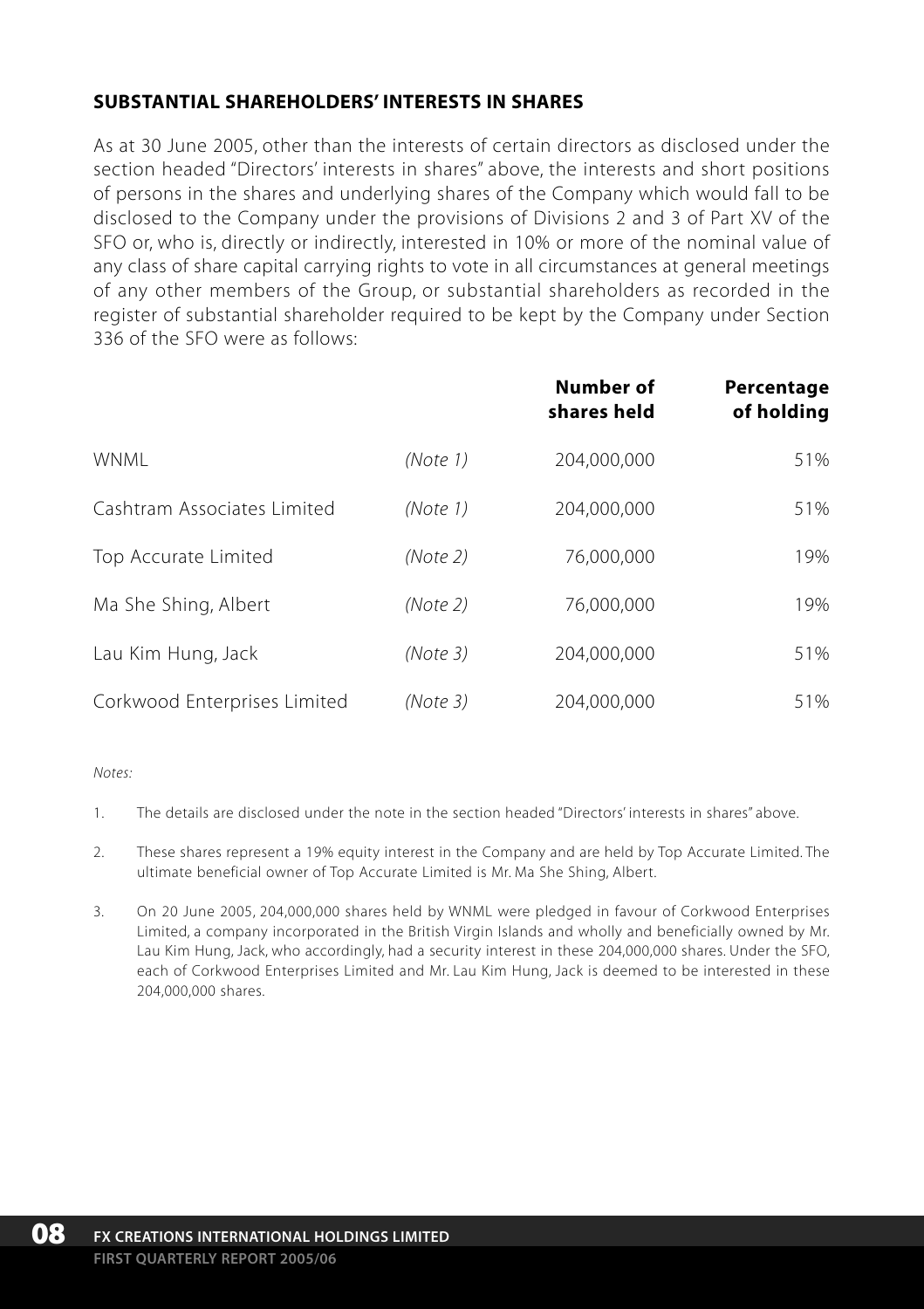Save as disclosed above, as at 30 June 2005, the directors of the Company were not aware of any other person (other than the directors of the Company) who had an interest or short position in the shares or underlying shares of the Company which would fall to be disclosed to the Company under the provisions of Divisions 2 and 3 of Part XV of the SFO or, who is, directly or indirectly, interested in 10% or more of the nominal value of any class of share capital carrying rights to vote in all circumstances at general meetings of any other members of the Group, or any other substantial shareholders whose interests or short positions were recorded in the register required to be kept by the Company under Section 336 of the SFO.

# **SHARE OPTION SCHEME**

The Company operates a share option scheme (the "Scheme") for the purpose of recognising significant contributions of specified participants including the employees of the Group to the growth of the Group, by rewarding them with opportunities to obtain an ownership interest in the Company and to further motivate and give an incentive to these persons to continue to contribute to the Group's long term success and prosperity. The Scheme became effective on 21 May 2002 and, unless otherwise cancelled or amended, will remain in force for ten years from that date.

As at 30 June 2005, no share options have been granted under the Scheme.

# **DIRECTORS' RIGHTS TO ACQUIRE SHARES OR DEBENTURES**

Apart from as disclosed under the heading "Directors' interests in shares" above, at no time since the incorporation of the Company were rights to acquire benefits by means of the acquisition of shares in or debentures of the Company or of any other body corporate granted to any directors or their respective spouse or children under 18 years of age, or were any such rights exercised by them; or was the Company, its holding company or any of its subsidiaries a party to any arrangements to enable the directors, their respective spouse or children under 18 years of age to acquire such rights in the Company or any other body corporate.

# **PURCHASE, REDEMPTION OR SALES OF THE LISTED SECURITIES OF THE COMPANY**

Neither the Company, nor any of its subsidiaries has purchased, redeemed or sold any of the Company's listed shares during the three months ended 30 June 2005.

# **COMPETING INTERESTS**

As at 30 June 2005, none of the directors, the management shareholders of the Company and their respective associates (as defined in the GEM Listing Rules) had any interest in a business which causes or may cause a significant competition with the business of the Group and any other conflicts of interest which any such person has or may have with the Group.